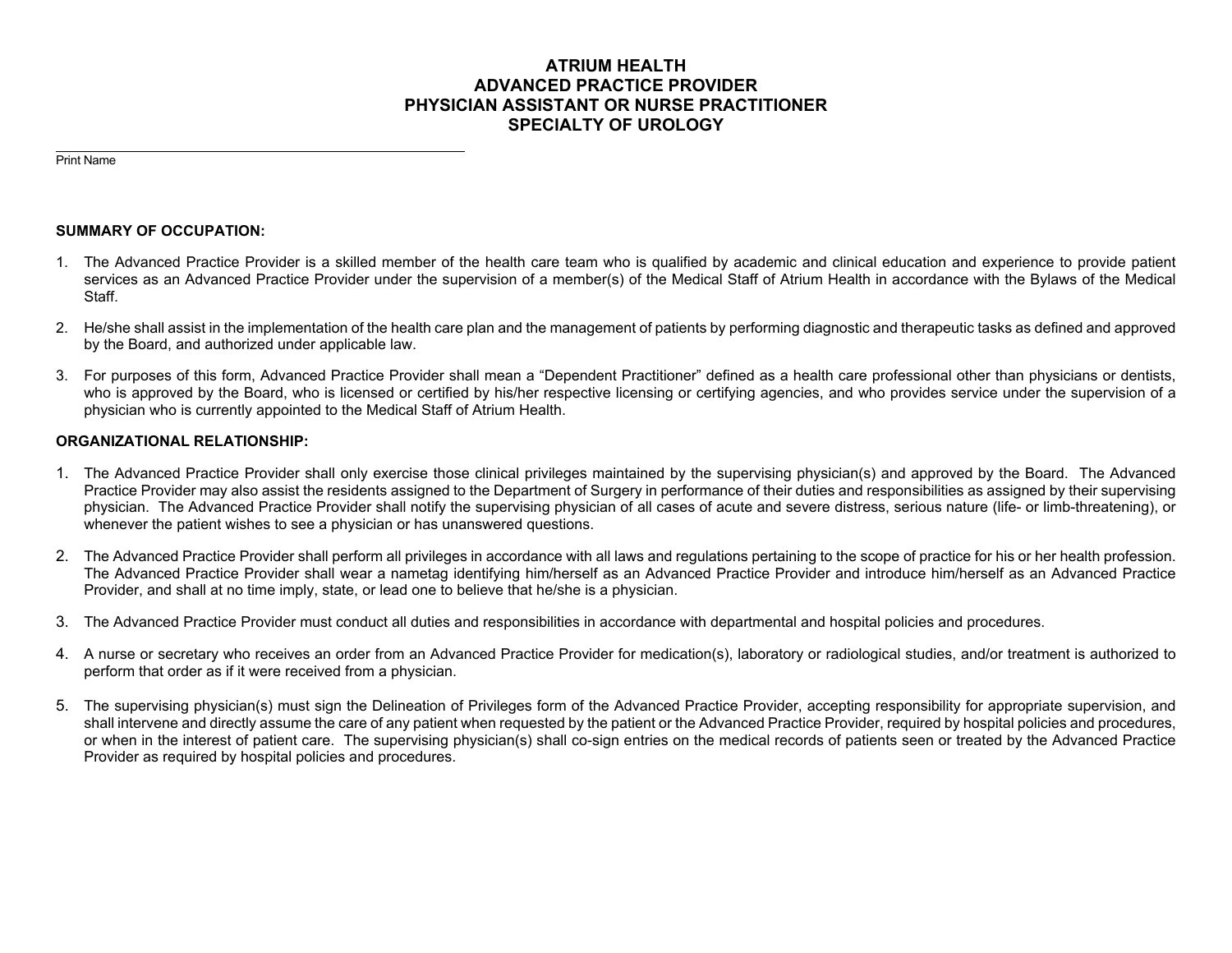### **QUALIFICATIONS:**

- 1. The Advanced Practice Provider shall maintain qualifications as specified in the POLICY ON CLINICAL PRIVILEGES FOR ADVANCED PRACTICE PROVIDERS. His/her past experience and training shall be commensurate with privileges requested.
- 2. The scope of duties and responsibilities of the Advanced Practice Provider shall be delineated on an approved Delineation of Privileges form and approved by the Board.
- 3. The Supervising Physician shall delegate only tasks and procedures to his or her Advanced Practice Provider which are within or contemplated by the clinical privileges granted to the Supervising Physician by the Medical Executive Committee and the Board of Commissioners and which the Advanced Practice Provider has been approved to perform. It is understood that the supervision of an Advanced Practice Provider shall never be transferred to a physician who is not currently a fully appointed member of Atrium Health Medical Staff.
- 4. If the Medical Staff appointment or Clinical Privileges of the Sponsoring Physician are resigned, revoked or terminated, the Advanced Practice Provider's permission to practice shall automatically terminate and his or her clinical privileges shall be automatically relinquished.

### **SUPERVISION:**

Except where the Delineation of Privileges form provides for Personal Supervision or Proximate Supervision, General Supervision (as defined below) will be required for all tasks and procedures performed by the Advanced Practice Provider.

- 1. "General Supervision" shall mean the procedure is furnished under the supervising physician's overall direction and control, but the physician is not required to be present during the procedure. General Supervision requires the performance of tasks and procedures in a manner that is consistent with state law, the applicable standard of care, Medical Staff Bylaws and hospital policies and procedures, but does not require Personal Supervision or Proximate Supervision, as those terms are defined below.
- 2. "Proximate Supervision for these procedures" shall mean the physical presence of a sponsoring/supervising physician in the hospital, in close proximity and immediately available to furnish assistance and direction to the Advanced Practice Provider as needed.
- 3. "Personal Supervision" shall mean the physical presence of a sponsoring/supervising physician in the room with the Advanced Practice Provider during the performance of a procedure.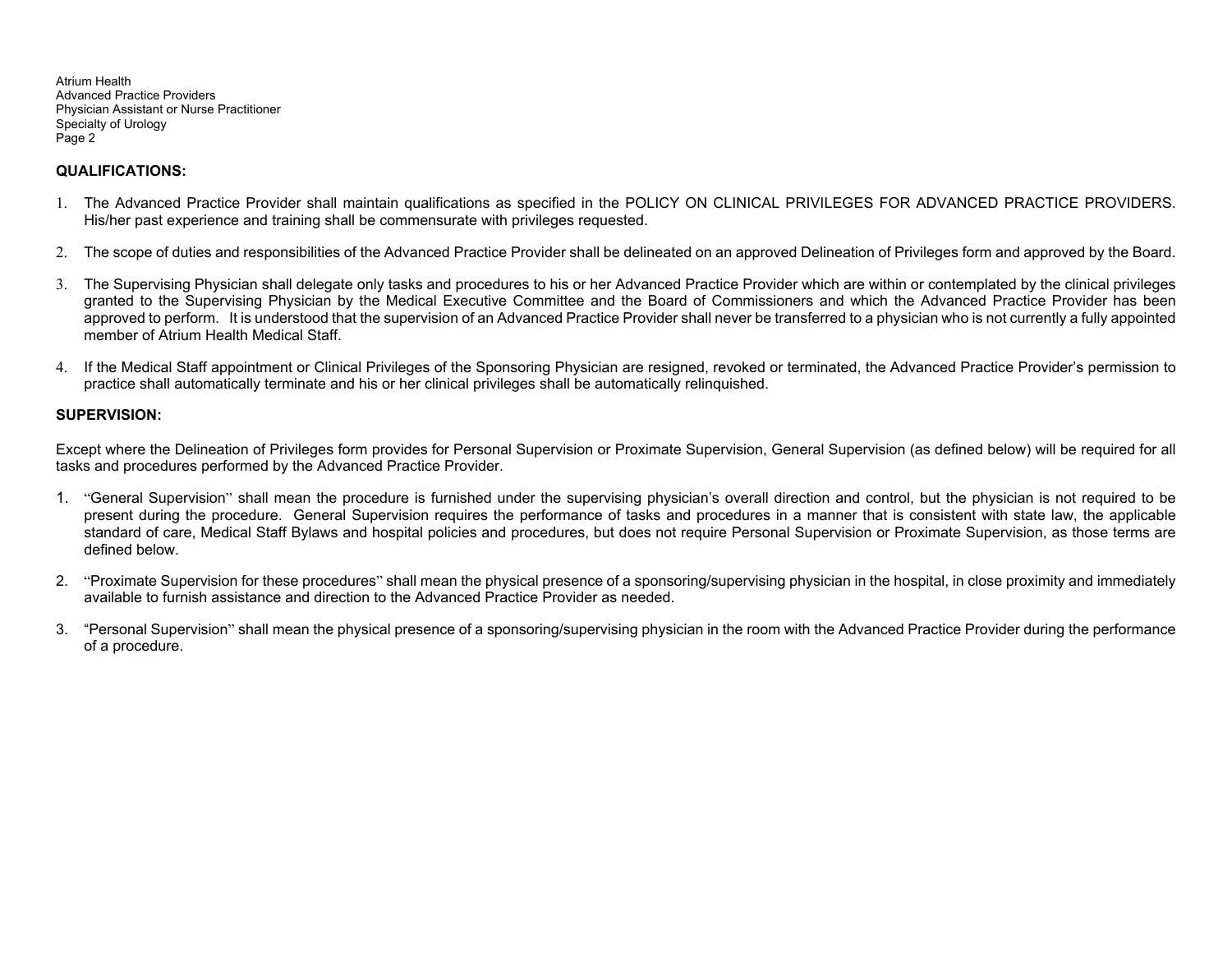# **ATRIUM HEALTH REAPPOINTMENT DELINEATION OF PRIVILEGES FORM ADVANCED PRACTICE PROVIDERS SPECIALTY OF UROLOGY**

Print Name

 **Initial appointment Reappointment Updated DOP/Sponsoring Physician Change** 

## **NOTE: "CORE" privileges cannot be amended or altered in any way. \*SPECIAL PRIVILEGES (SEE QUALIFICATIONS AND/OR SPECIFIC CRITERIA)**

Advanced Practice Providers must apply for "CORE" privileges in order to be eligible for special procedure clinical privileges at any facility within Atrium Health.

### **\* SPECIAL PRIVILEGES WITH QUALIFICATIONS AND/OR SPECIFIC CRITERIA - PROVIDE THE NUMBER OF PROCEDURES PERFORMED WITHIN THE PAST TWO YEARS AND FACILITY WHERE THE PROCEDURES WERE PERFORMED.**

| <b>CMC</b> | <b>Pineville</b> | University<br>City | <b>CR</b> | Lincoln | Cabarrus | <b>Union</b> | <b>Stanly</b> | Anson | <b>Cleveland</b> |            | <b>TELEMEDICINE PRIVILEGES FOR</b><br><b>ADVANCED PRACTICE PROVIDERS</b>                                                                                                                                                                                                                                                                                                                                                                                                                                                                                                                                                                                                                                                                                                                                                                                            |
|------------|------------------|--------------------|-----------|---------|----------|--------------|---------------|-------|------------------|------------|---------------------------------------------------------------------------------------------------------------------------------------------------------------------------------------------------------------------------------------------------------------------------------------------------------------------------------------------------------------------------------------------------------------------------------------------------------------------------------------------------------------------------------------------------------------------------------------------------------------------------------------------------------------------------------------------------------------------------------------------------------------------------------------------------------------------------------------------------------------------|
|            |                  |                    |           |         |          |              |               |       |                  | CAPP-URO-T | Telemedicine privileges are defined as privileges<br>for the use of electronic communication or other<br>communication technologies' to provide or<br>support clinical care at a distance. Telemedicine<br>privileges shall include: evaluate, diagnose, and<br>provide pre-operative and postoperative care for<br>patients undergoing urological procedures to<br>include; the performance of physical exams;<br>diagnosing conditions; the development of<br>treatment plans, health counseling for patients<br>within the age group seen by the sponsoring<br>physician(s). The Advanced Practice Providers<br>may not admit patients to the hospital but may<br>initiate/place orders on behalf of the supervising<br>physician. The Supervising Physician shall<br>remain responsible for all clinical activity of the<br><b>Advanced Practice Providers.</b> |
|            |                  |                    |           |         |          |              |               |       |                  |            | PLEASE NOTE: Telemedicine activities<br>require prior approval from the Facility Medical<br><b>Executive Committee.</b>                                                                                                                                                                                                                                                                                                                                                                                                                                                                                                                                                                                                                                                                                                                                             |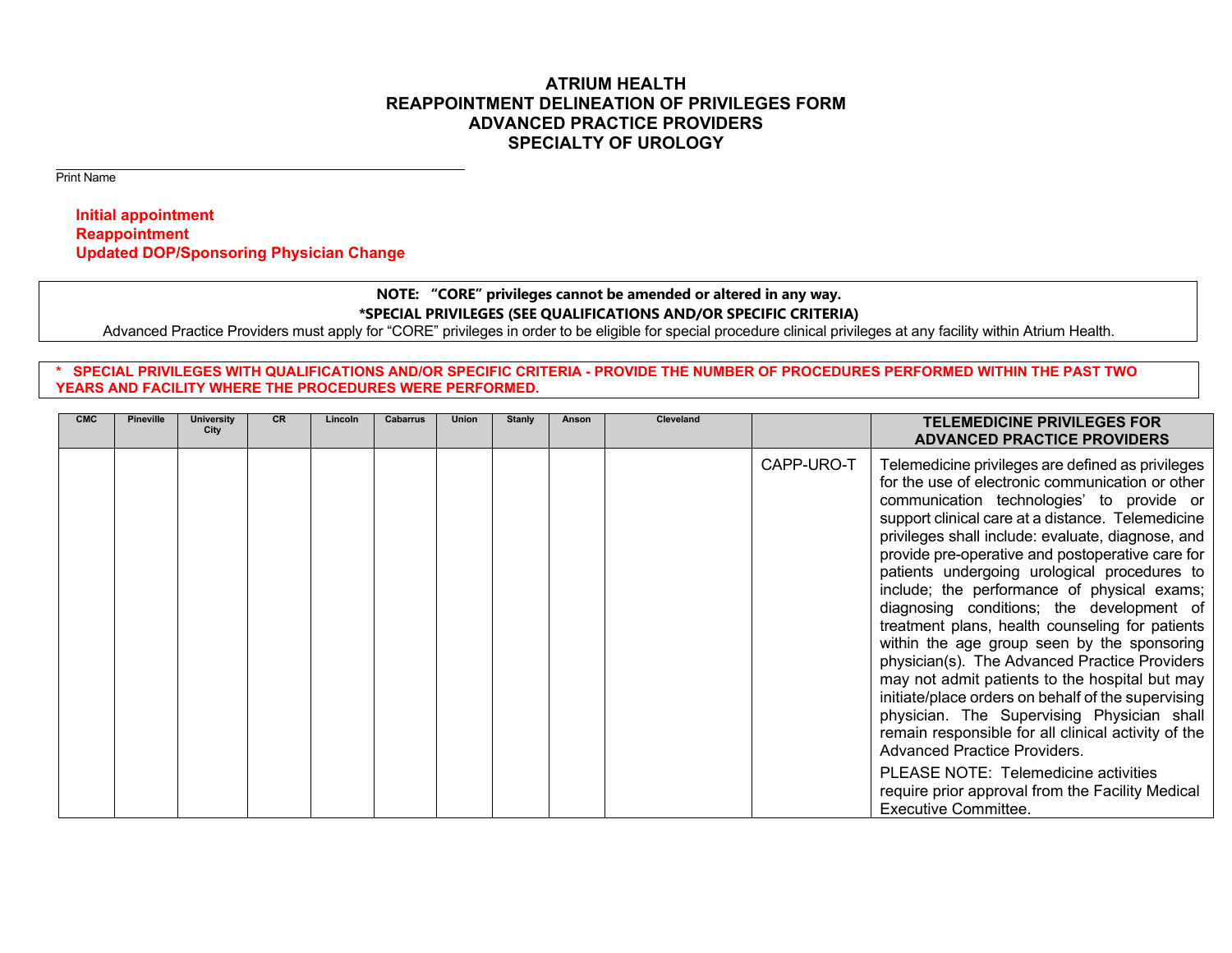#### Print Name

| <b>CMC</b> | <b>Pineville</b> | <b>University</b><br>City | <b>CR</b> | Lincoln | <b>Cabarrus</b> | <b>Union</b> | Stanly | Anson | <b>Cleveland</b> |            | UROLOGY CORE CLINICAL PRIVILEGES                                                                                                                                                                                                                                                                                                                                                                                                                                                                                 |
|------------|------------------|---------------------------|-----------|---------|-----------------|--------------|--------|-------|------------------|------------|------------------------------------------------------------------------------------------------------------------------------------------------------------------------------------------------------------------------------------------------------------------------------------------------------------------------------------------------------------------------------------------------------------------------------------------------------------------------------------------------------------------|
|            |                  |                           |           |         |                 |              |        |       |                  | CAPP-URO-1 | Evaluate, diagnose, and provide pre-operative,<br>intraoperative, and postoperative care for<br>patients undergoing urological procedures to<br>include; the performance of physical exams;<br>diagnosing conditions; the development of<br>treatment plans, health counseling for patients<br>within the age group seen by the sponsoring<br>physician(s). The Advanced Practice Provider<br>may not admit patients to the hospital but may<br>initiate/place orders on behalf of the supervising<br>physician. |

The Advanced Practice Providers may, in consultation with the supervising physician, perform the following duties: initiate/place orders on behalf of the supervising physician; assisting in surgery to include, but not limited to, first assist, deep and simplified tissue closure; initiate referral to appropriate physician; make daily rounds on hospitalized patients; obtain and record medical/social history and perform physical examinations including rectal and genitor-urinary examinations as indicated; order diagnostic testing and therapeutic modalities; perform field infiltrations of anesthetic solutions; perform wound debridement, suturing, and general care for superficial wounds and minor superficial surgical procedures; reduction of paraphimosis; treatment of priapism; record progress notes; write discharge summaries.

| CMC | Pine. | Univ. | <b>CR</b> | Lin. | <b>CAB</b> | <b>Union</b> | <b>Stanly</b> | Anson | CLE | <b>CAPP-URO-1</b>  |                                                                       |                                             | <b>SPECIAL PROCEDURES RELATED TO</b><br><b>UROLOGY</b>             |          |
|-----|-------|-------|-----------|------|------------|--------------|---------------|-------|-----|--------------------|-----------------------------------------------------------------------|---------------------------------------------|--------------------------------------------------------------------|----------|
|     |       |       |           |      |            |              |               |       |     |                    | <b>GENERAL SUPERVISION REQUIRED</b>                                   | <b>Minimum</b><br><b>Number</b><br>Required | <b>Number</b><br>Performed<br><b>Within The</b><br>Past 2<br>Years | Location |
|     |       |       |           |      |            |              |               |       |     | CAPP-URO- $1(a)^*$ | Cystoscopies with<br>Removal of<br>Foreign Bodies<br>from the Bladder | b.                                          |                                                                    |          |
|     |       |       |           |      |            |              |               |       |     | CAPP-URO-1(b)*     | Meatotomy                                                             | 5                                           |                                                                    |          |
|     |       |       |           |      |            |              |               |       |     | CAPP-URO-1(c)*     | <b>Complex Foley</b><br>Catheter<br>Placement                         | 10                                          |                                                                    |          |
|     |       |       |           |      |            |              |               |       |     | CAPP-URO-1(d)*     | Diagnostic<br>Cystoscopies                                            | 50                                          |                                                                    |          |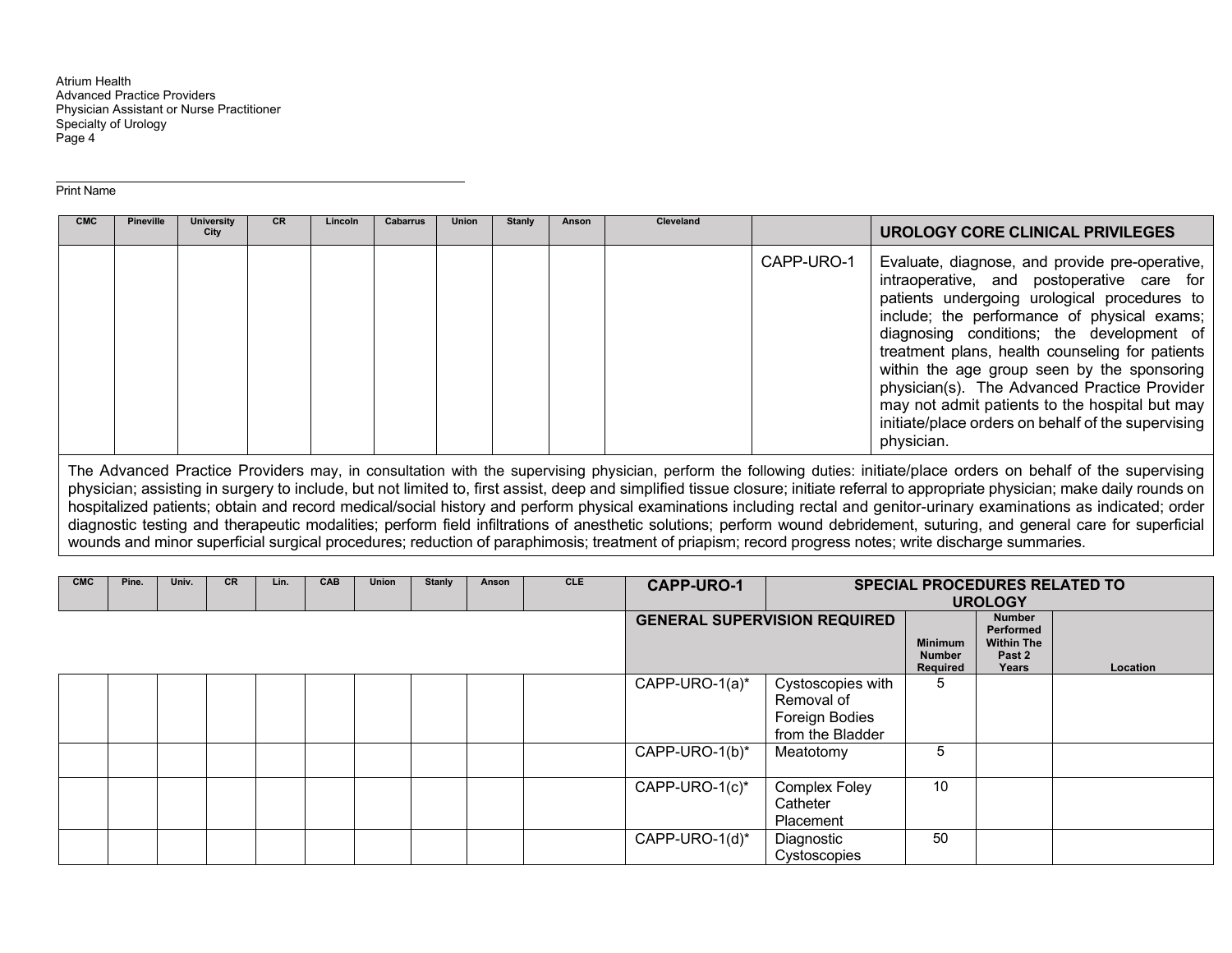#### Print Name

| <b>CMC</b> | Pine. | Univ. | <b>CR</b> | Lin. | CAB | Union | <b>Stanly</b> | Anson | <b>CLE</b> | <b>CAPP-URO-1</b>  |                                                             |                                             | <b>SPECIAL PROCEDURES RELATED TO</b><br><b>UROLOGY</b>             |          |
|------------|-------|-------|-----------|------|-----|-------|---------------|-------|------------|--------------------|-------------------------------------------------------------|---------------------------------------------|--------------------------------------------------------------------|----------|
|            |       |       |           |      |     |       |               |       |            |                    | <b>PROXIMATE SUPERVISION</b><br><b>REQUIRED</b>             | <b>Minimum</b><br><b>Number</b><br>Required | <b>Number</b><br>Performed<br><b>Within The</b><br>Past 2<br>Years | Location |
|            |       |       |           |      |     |       |               |       |            | CAPP-URO-1(e)*     | Administration of<br>Intravesical<br>Chemotherapy           | <sub>5</sub>                                |                                                                    |          |
|            |       |       |           |      |     |       |               |       |            | CAPP-URO-1(f)*     | Transrectal<br>Ultrasound of the<br>Prostate with<br>Biopsy | 10                                          |                                                                    |          |
|            |       |       |           |      |     |       |               |       |            | CAPP-URO-1 $(g)^*$ | <b>Fusion Prostate</b><br>Ultrasound and<br>Biopsy          | 10                                          |                                                                    |          |

#### **\* REQUIRED PREVIOUS EXPERIENCE:**

- 1. Applicants must present evidence of appropriate training; **AND**
- 2. Demonstrated current competence and evidence of performance within the past two (2) years of at least the "minimum number performed" as indicated above.

#### **CRITERIA FOR MAINTENANCE OF PRIVILEGES:**

The Practitioner must submit a representative sample of a minimum of ten (10) cases, to include at least two (2) cases for each special privilege held, over the past two (2) years based on acceptable results of ongoing professional practice evaluation and outcomes to reapply for current special privileges. This will be reviewed at the time of reappointment. Practitioners who would like to continue to hold any special privileges but are unable to document the minimal number will be requested to voluntarily withdraw their request for such privileges and to complete the necessary proctoring forms.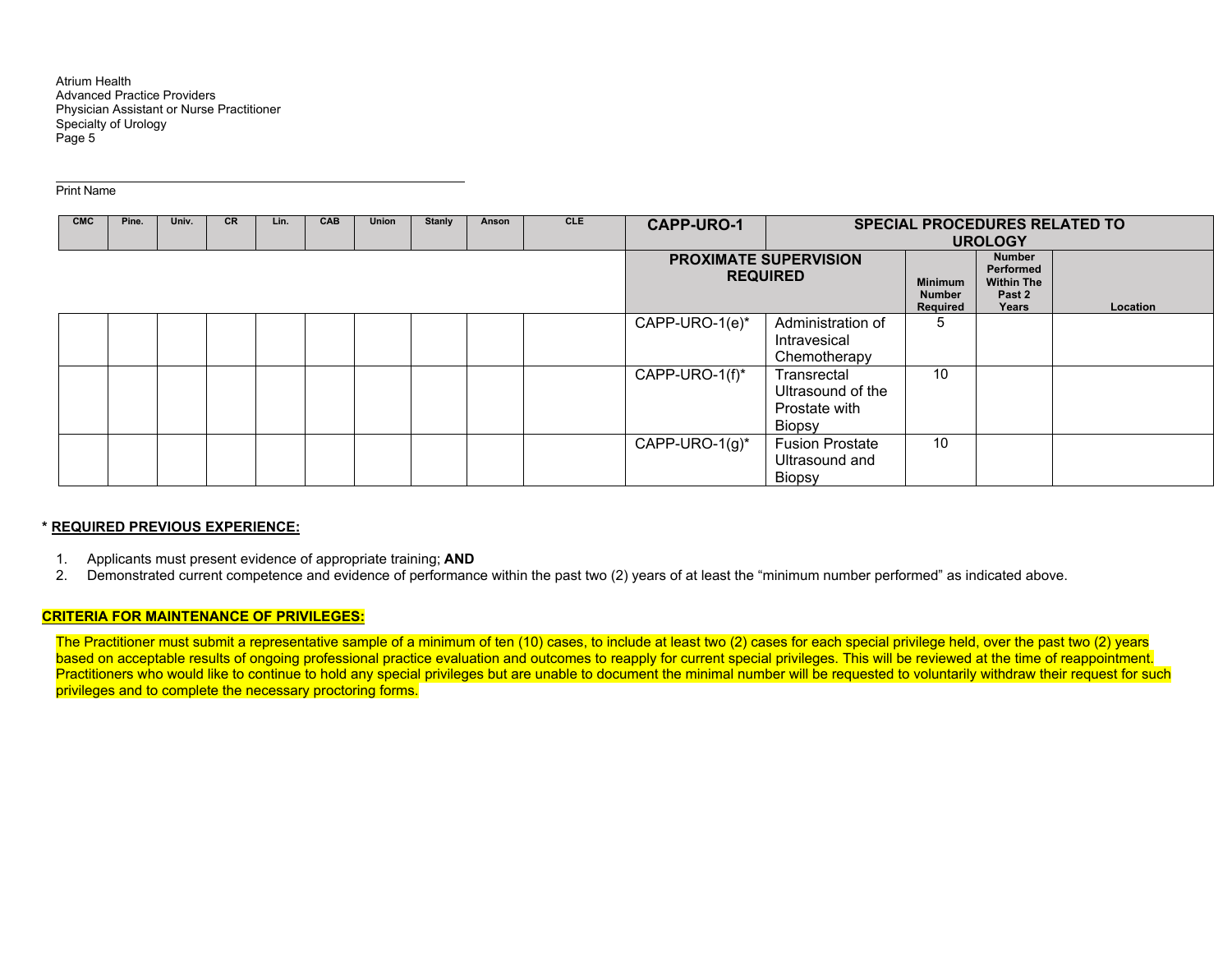### **PRIVILEGES REQUESTED BY:**

I attest that I am not currently a user of illegal drugs or do not currently abuse the use of legal drugs.

I attest that I do not have a physical or mental condition which could affect my motor skills or ability to exercise the clinical privileges requested or that I require an accommodation in order to exercise the privileges requested safely and competently.

I attest that the information provided in my initial application or most recent reappointment is accurate and has not changed, specifically the disclosure questions relating to my licensure or registration, clinical privileges, participation in benefit programs, health status, liability, and work history.

\_\_\_\_\_\_\_\_\_\_\_\_\_\_\_\_\_\_\_\_\_\_\_\_\_\_\_\_\_\_\_\_\_\_\_\_\_\_\_\_\_\_\_\_\_\_\_\_\_\_\_\_\_\_\_\_\_\_\_ \_\_\_\_\_\_\_\_\_\_\_\_\_\_\_\_\_\_\_\_\_\_\_\_\_\_ Signature of Applicant Date

Printed or typed name of Applicant

**SPONSORING PHYSICIAN:** 

Signature of Sponsoring Physician Date Date Date Date

\_\_\_\_\_\_\_\_\_\_\_\_\_\_\_\_\_\_\_\_\_\_\_\_\_\_\_\_\_\_\_\_\_\_\_\_\_\_\_\_\_\_\_\_\_\_\_\_\_\_\_\_\_\_\_\_\_\_\_ Printed or typed name of Sponsoring Physician

**Signature of Sponsoring Physician**  Date **Date Date Date Date Date Date Date** 

Printed or typed name of Sponsoring Physician

\_\_\_\_\_\_\_\_\_\_\_\_\_\_\_\_\_\_\_\_\_\_\_\_\_\_\_\_\_\_\_\_\_\_\_\_\_\_\_\_\_\_\_\_\_\_\_\_\_\_\_\_\_\_\_\_\_\_\_

=====================================================================================

\_\_\_\_\_\_\_\_\_\_\_\_\_\_\_\_\_\_\_\_\_\_\_\_\_\_\_\_\_\_\_\_\_\_\_\_\_\_\_\_\_\_\_\_\_\_\_\_\_\_\_\_\_\_\_\_\_\_\_ \_\_\_\_\_\_\_\_\_\_\_\_\_\_\_\_\_\_\_\_\_\_\_\_\_\_

Approval by the CHS Medical Executive Committee: 05/18/2017 Approval by the Board of Commissioners: 06/13/2017